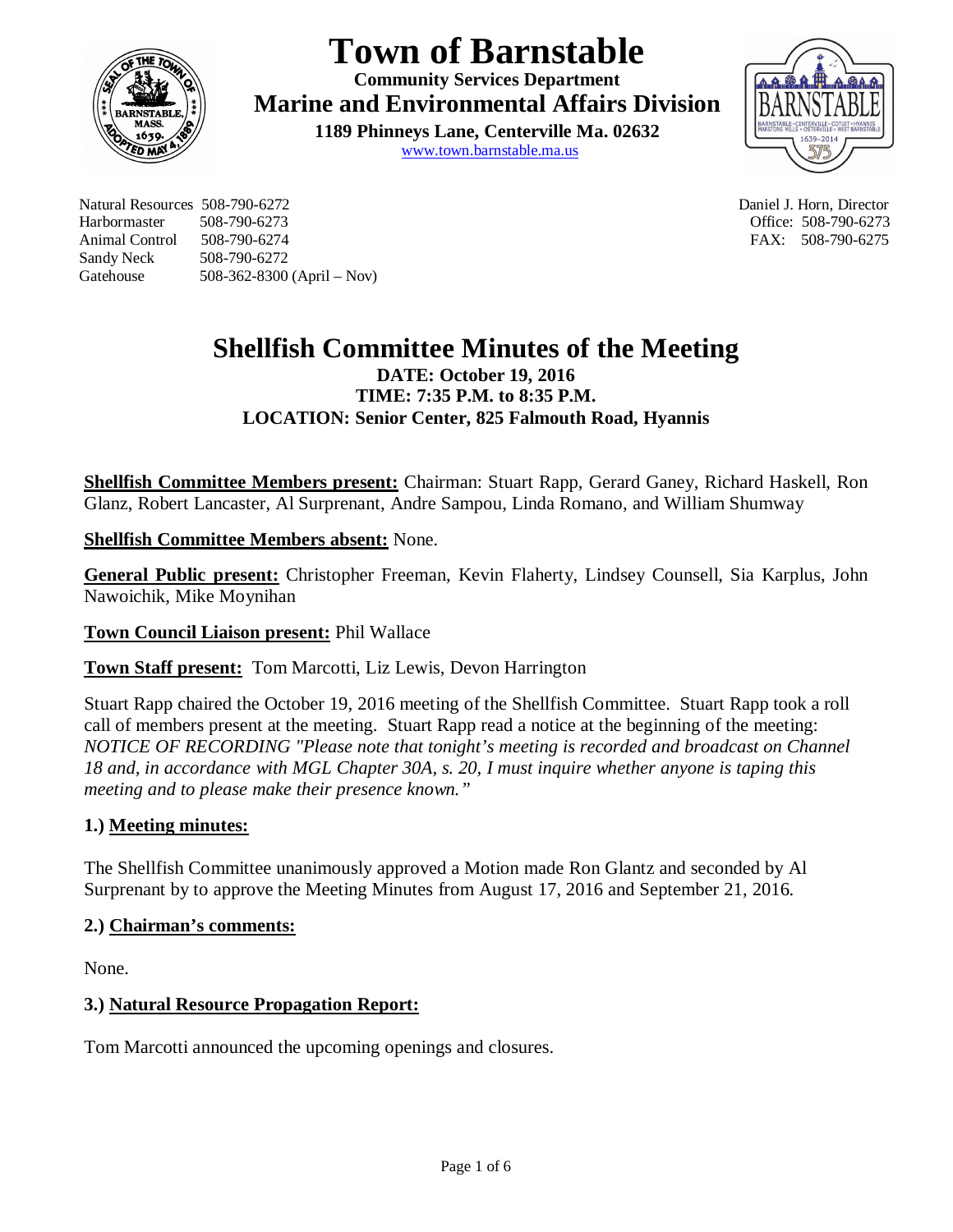# **Shellfish Closures and Openings: October, November 2016**

## **Shellfishing Area Status**

#### **The shellfish areas listed below are scheduled to reopen on November 1st pending approval by the Massachusetts Division of Marine Fisheries:**

2.5 **North Bay:** The waters, flats and all tributaries of that portion of North Bay, northeasterly of a line drawn from Point Isabella to the north tip of Grand Island; north of the Bridge Street Bridge and south of a line drawn across the mouth of the Marstons Mills River (DMF/SC:23.2; classified as conditionally approved; **status: Closed to shellfishing May 1 through October 31, all dates inclusive. The area shall not automatically reopen to shellfishing on November 1 and will remain closed until examined and shellfishing is allowed by DMF.**).

2.9 **Harbor Bluff, Lewis Bay:** The waters and flats and all tributaries thereto in Lewis Bay northwest of a line drawn from the southern end of Harbor Bluff in the Town of Barnstable to the end of Glenwood Street in the Town of Yarmouth and southerly of a line drawn from the end of Channel Point Road Way in the Town of Barnstable to the end of Columbus Avenue in the Town of Yarmouth. (DMF/SC:28.2; classified as conditionally approved; **status: Closed to shellfishing June 1 through October 31, all dates inclusive. The area shall not automatically reopen to shellfishing on November 1 and will remain closed until examined and shellfishing is allowed by DMF.**).

2.10 **Lewis Bay:** The waters and flats of that portion of Lewis Bay in the Town of Barnstable, west of a line drawn from the Town Way at Harbor Bluff in a southwest direction to the Hyannis Yacht Club Pier and east of a line drawn from the end of the stone jetty at Snow's Creek to the "No Shellfishing" sign on the opposite shore. (DMF/SC:28.8; classified as conditionally approved; **status: Closed to shellfishing June 1 through October 31, all dates inclusive. The area shall not automatically reopen to shellfishing on November 1 and will remain closed until examined and shellfishing is allowed by DMF.)**

2.11 **Pirate's Cove, Seapuit River:** The waters and flats and all tributaries thereto of that portion of Seapuit River and Pirates Cove in the Town of Barnstable, west of a line north from the "NO SHELLFISHING" sign at the westerly end of Dead Neck to the "NO SHELLFISHING" sign on Grand Island and east of a line drawn northeasterly from the northeast tip of Sampson's Island to the "NO SHELLFISHING" sign on the southwest end of Grand Island (DMF/SC:21.2; classified as conditionally approved; **status: Closed to shellfishing May 1 through October 31, all dates inclusive. The area shall not automatically reopen to shellfishing on November 1 and will remain closed until examined and shellfishing is allowed by DMF.).** 

2.12 **Shoestring Bay:** The waters, flats and all tributaries of Shoestring Bay in the Towns of Mashpee and Barnstable, easterly of a line drawn south from the southernmost point of Mashpee Neck to Punkhorn Point; northerly of a line drawn from Punkhorn Point to Ryefield Point and southerly of a line drawn from Simons Narrows Road in the Town of Mashpee to the "Public Way to Water" in the Town of Barnstable. (DMF/SC20.3; classified as conditionally approved; **status: Closed to shellfishing April 1 through October 31, all dates inclusive. The area shall not automatically reopen to shellfishing on November 1 and will remain closed until examined and shellfishing is allowed by DMF.**

# **Scudder Lane Recreational Shellfishing Area Opening**

Effective Wednesday**, November 2nd, 2016,** the Scudder Lane Recreational Shellfishing Area in Barnstable Harbor is open for the **recreational** harvest of shellfish, except for a portion(s) of the area defined and marked by yellow buoys, which will remain closed for shellfish propagation project protection and/or scientific research project protection. (For more details see related notices of shellfish management closure for said projects.).

Effective Saturday, **April 1, 2017,** the Scudder Lane Recreational Shellfishing Area in Barnstable Harbor is closed to the harvest of all shellfish unless closed sooner for management or public health purposes.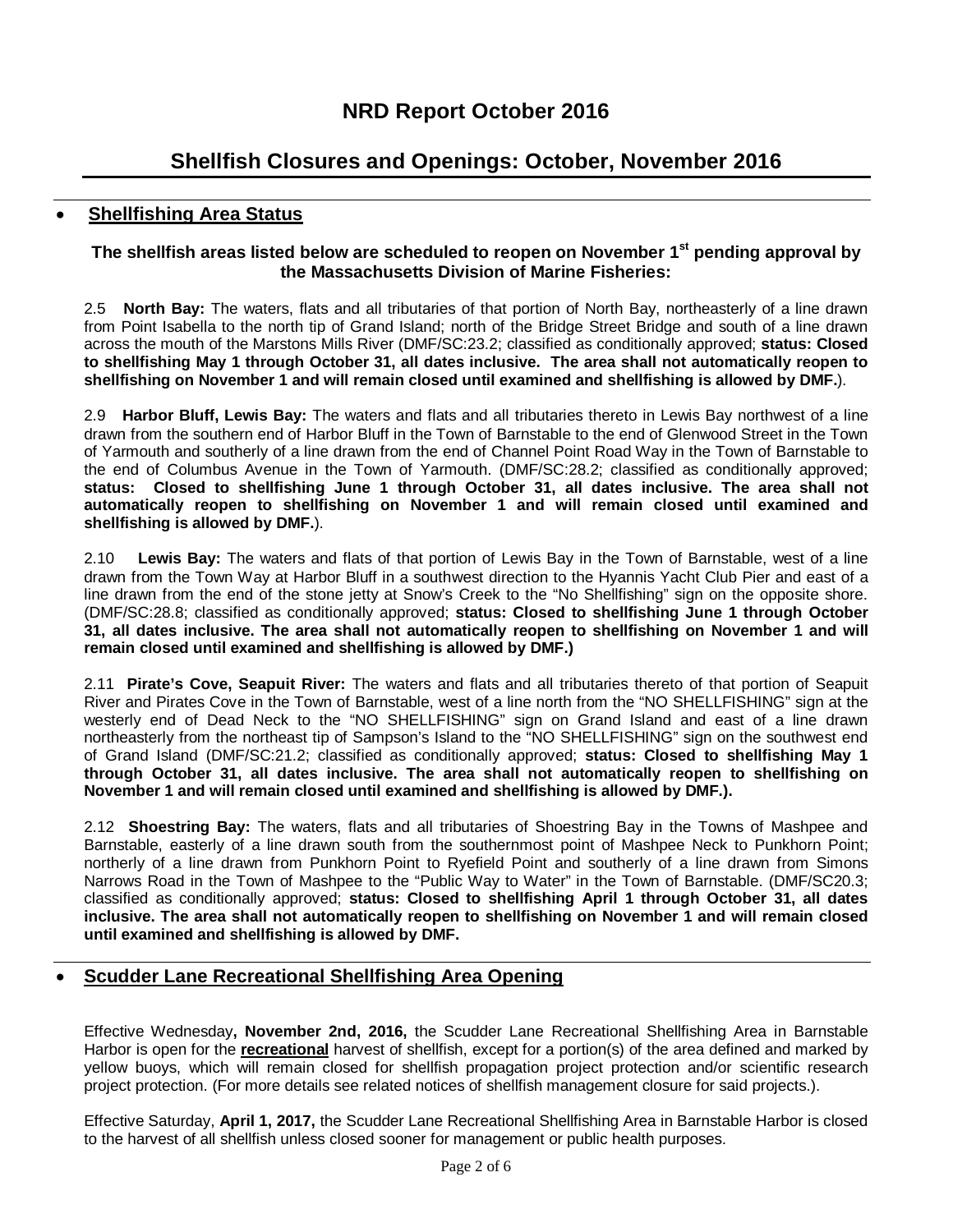The Scudder Lane Recreational Shellfishing Area extends from the sign post near the beach house west of the Scudder Lane Landing to the Barnstable Yacht Club pier, and extends to the Huckins Island tidal flat.

#### **Closed portions of the Scudder Lane Recreational Shellfishing Area for shellfish project protection:**

#### **Those portions of the Scudder Lane Recreational Shellfishing Area within an area(s) defined by yellow buoys are indefinitely closed to the harvest of all shellfish.**

Natural Resources has deployed predator exclusion netting to protect quahog seed planted in the area. Natural Resources has also deployed racks and trays to culture oysters in the area. Please do not disturb the project netting or quahogs. Yellow buoys mark the boundaries of the project sites.

Please do not jeopardize the project by tampering with the deployed gear and equipment. Abiding by these conditions will insure the integrity of the project equipment and the safety of the public. It is the hope of all those involved in this project that any inconvenience to anyone's use of the public lands and resources in the harbor is compensated by the successful enhancement of the natural resources of the harbor for the benefit of all. Thank you for your cooperation. For more information please contact the Natural Resources Office.

### **Oysters**

Effective Wednesday, **November 2nd, 2016**, Town of Barnstable waters currently open to the harvest of soft shell clams and quahogs are open for the **recreational** harvest of oysters.

Effective Saturday, **April 1st, 2017,** the harvest of oysters is prohibited throughout the Town of Barnstable unless closed sooner for management or public health purposes.

**LEGAL SIZE OYSTER:** Minimum legal harvest size is three (3) inches longest length.

**RECREATIONAL HARVEST LIMIT:** Not more than 1/2 peck (5 quarts dry measure) per calendar week.

**SHELLFISH MANAGEMENT:** The Natural Resources Office reserves the right to prohibit the harvest of shellfish at any time in any area of the Town for management purposes.

#### **Scallop Season**

Effective **Sunday, October 2, 2016** scallops may be harvested **recreationally** subject to existing scallop regulations.

Effective **Monday, October 3, 2016** scallops may be harvested **commercially** subject to existing scallop regulations. Harvest by commercial permit on Sunday is prohibited.

#### **LEGAL SIZE SCALLOP: CMR 322 6.11**

Prohibition on harvest and possession of seed scallops.

No person shall land or possess scallops without a well-defined growth line and that growth line shall measure at least 10 millimeters from the hinge of the shell.

Exception. Bay Scallops that have a well-defined raised annual growth line located less than 10 millimeters (mm) from the hinge of the shell, shall be lawful to harvest and possess if the shell height is at least 63.5 millimeters or 2.5 inches.

**RECREATIONAL HARVEST LIMIT:** One (1) level tote basket, as defined, per week, may be harvested daily.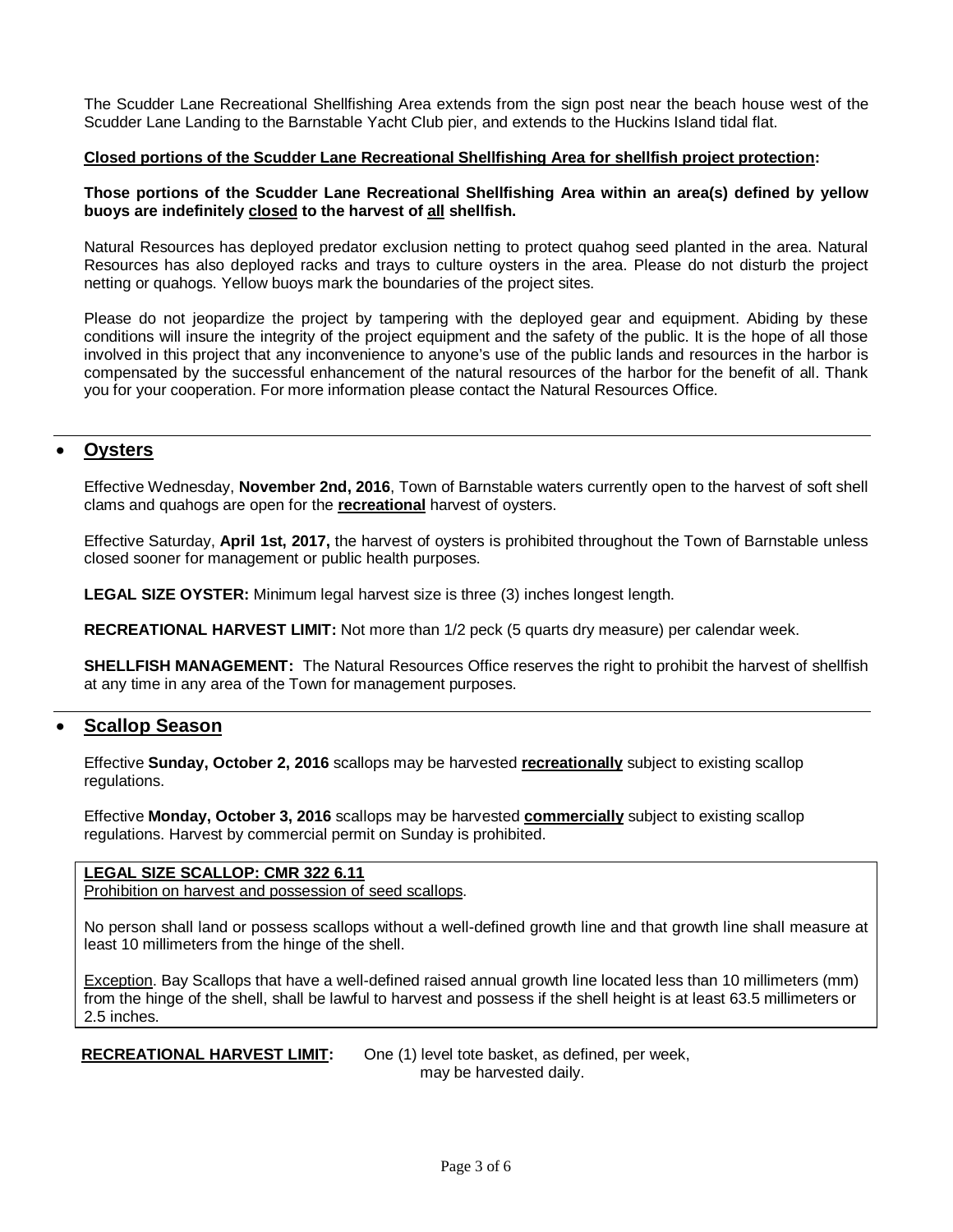**COMMERCIAL HARVEST LIMIT:** Not more than four (4) level tote baskets, as defined, per day.

**CLOSED SEASON:** April 1 to opening date in October or November as regulated by the Town.

#### **Bay Street Relay Area Opening:**

**Effective Wednesday, November 2, 2016** the following Shellfish Relay Area is **open** for the **recreational** harvest of shellfish and seaworms only, except as other rules and regulations apply:

#### North Bay:

The **Bay Street Relay Area (DMF/SC23.20)** is defined as: the waters, flats and tributaries of that portion of North Bay from the Town landing at Bay Street to the sign at the tip of the salt marsh at 237 Seapuit Road and extending to the offshore sign/buoys.

### **Northside Commercial Razor Clam Harvest Amendment**

Emergency Amendment to the Town of Barnstable Shellfish Rules and Regulations

The regulation listed below is made by the Town Manager of the Town of Barnstable, under the authority of General Laws, Chapter 130, and the Charter of the Town of Barnstable. This said regulation shall supersede any former shellfish regulations and shall continue in force until rescinded or replaced by the Town Manager, or until the authority to make and enforce shellfish regulations has been repealed.

#### **NORTHSIDE COMMERCIAL RAZOR CLAM HARVEST AMENDMENTS**

407-36C(2) Harvest Area restriction. The commercial harvest of jackknife clams and common razor clams shall be allowed in Barnstable Harbor West of Beach Point, Sandy Neck excluding the Scudder Lane Recreational Shellfishing Area and areas closed for management and/or pollution closures. The commercial harvest of jackknife clams and common razor clams in the area, as defined above, shall be effective **Saturday, October 15, 2016 through Saturday December 10, 2016.**

#### **South Side Shellfish Closure**

October 11, 2016 – Effective immediately, the Division of Marine Fisheries (DMF) has expanded its recently announced shellfish harvest closures to include all waters south of Cape Cod due to a substantial bloom of a potentially toxic kind of phytoplankton termed Pseudo-Nitzschia. As a result of the expanded closure, digging, harvesting, collecting and/or attempting to dig, harvest or collect shellfish, and the possession of shellfish, is prohibited in all waters from the Rhode Island border east to Nantucket Sound, including all of Vineyard and Nantucket Sounds and waters surrounding the islands. This closure complements the state of Rhode Island's shellfish harvest closures.

Pseudo-Nitzschia can produce domoic acid, a biotoxin that concentrates in filter feeding shellfish. Shellfish containing high concentrations of domoic acid can cause Amnesic Shellfish Poisoning (ASP) with symptoms that include vomiting, cramps, diarrhea and incapacitating headaches followed by confusion, disorientation, permanent loss of short-term memory, and in severe cases, seizures and coma.

Throughout the weekend, DMF staff collected shellfish samples in closed areas and in areas that remain open, like Cape Cod Bay. These samples are being analyzed by an independent laboratory for toxin to determine whether it is necessary to maintain or possibly expand the closures. If shellfish are found to be non-toxic, the waters will be reopened.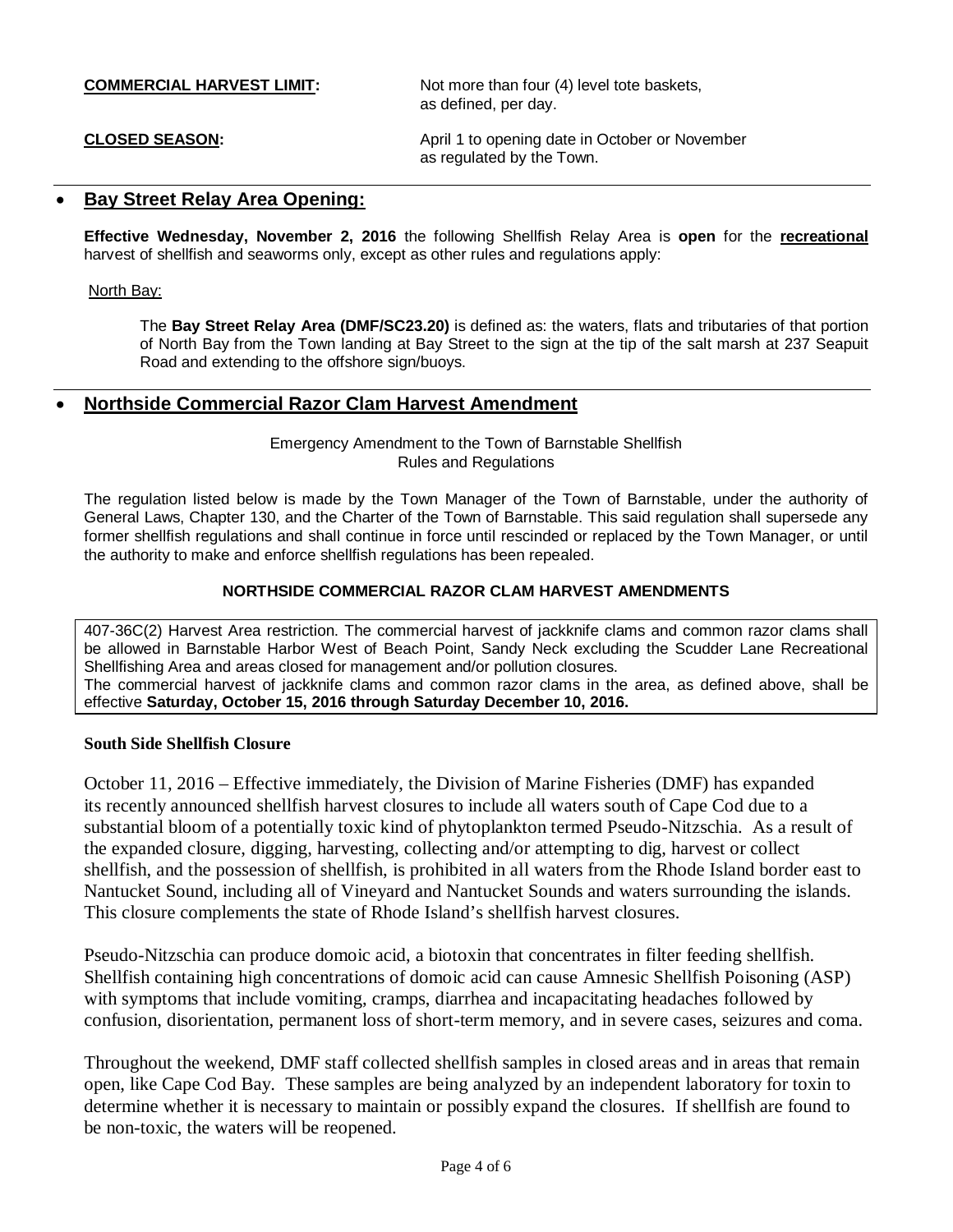To better understand the ongoing algae bloom event, DMF is cooperating with experts in the field of toxic algae from other states, its federal partners and private research institutions. DMF will continue monitoring the phytoplankton bloom and possible shellfish toxins and work with state partners to document this unusual plankton event.

None of the closures to date have affected the harvest of whelks, or the harvest of scallops for purposes of extracting and selling or consuming the adductor muscle.

Gerard Gainey mentioned that he did not notice a "Shellfish Closed" sign at Crockers Neck, Tom and Liz stated that they will get down there tomorrow to make sure a sign is posted.

Wellfleet has had its own issues with closures, not due to the Algae bloom. Massachusetts Division of Marine Fisheries and the Board of Health shut down all Shellfishing beds in the Wellfleet Harbor area due to a suspected outbreak of Norovirus that was traced back to functions that served raw shellfish harvested from this area.

Tom Marcotti outlined the Town of Barnstable's "Draft Shellfish Aquaculture Management Plan for North Bay". This project is being developed to assist with the mitigation of nitrogen in Three Bays by permitting current Shellfish Grant holders in that area additional acreage in North Bay for oyster nurseries to be present from May 1st through November 1st. This time frame is when North Bay is closed to all Shellfishing due to a DMF water quality closure. By allowing for these nurseries in floating bags, the Town is hopeful that some quantity of nitrogen will be mitigated.

# **4.) Status of pending pier applications before the Conservation Committee**

**None.**

# **5.) Old Business**

**None.**

# **6). New Business**

Presentation from Three Bays Preservation, by Sia Kapson

Sia Kapson presented a powerpoint presentation titled: "Three Bay Preservation DRAFT Shellfish Plan for review and discussion "this presentation mirrors the Town of Barnstable's "Draft Shellfish Aquaculture Management Plan for North Bay"

Discussion followed. Questions that were brought up included:

How much nitrogen is removed by an oyster? *.26 gram per 3-inch oyster.*